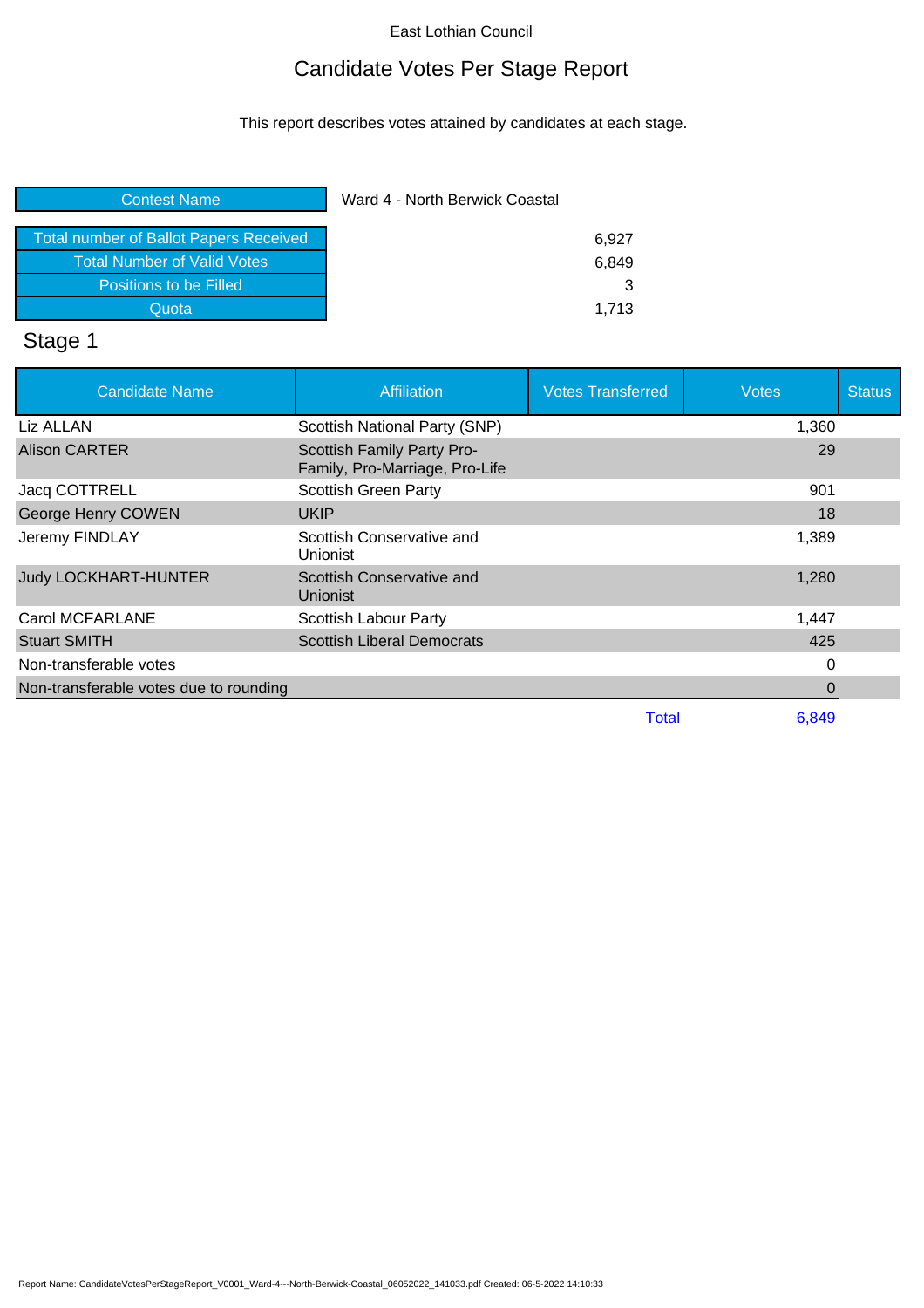### Candidate Votes Per Stage Report

This report describes votes attained by candidates at each stage.

#### Stage 2

# Exclusion of George Henry COWEN 18.00000

| <b>Candidate Name</b>                  | <b>Affiliation</b>                                           | <b>Votes Transferred</b> | <b>Votes</b> | <b>Status</b> |
|----------------------------------------|--------------------------------------------------------------|--------------------------|--------------|---------------|
| Liz ALLAN                              | Scottish National Party (SNP)                                | 1.00000                  | 1,361.00000  |               |
| Alison CARTER                          | Scottish Family Party Pro-<br>Family, Pro-Marriage, Pro-Life | 4.00000                  | 33.00000     |               |
| Jacq COTTRELL                          | <b>Scottish Green Party</b>                                  | 2.00000                  | 903.00000    |               |
| George Henry COWEN                     | <b>UKIP</b>                                                  | $-18,00000$              | 0.00000      |               |
| Jeremy FINDLAY                         | Scottish Conservative and<br>Unionist                        | 1.00000                  | 1,390.00000  |               |
| <b>Judy LOCKHART-HUNTER</b>            | Scottish Conservative and<br><b>Unionist</b>                 | 2.00000                  | 1,282.00000  |               |
| Carol MCFARLANE                        | Scottish Labour Party                                        | 2.00000                  | 1,449.00000  |               |
| <b>Stuart SMITH</b>                    | <b>Scottish Liberal Democrats</b>                            | 0.00000                  | 425.00000    |               |
| Non-transferable votes                 |                                                              | 6.00000                  | 6.00000      |               |
| Non-transferable votes due to rounding |                                                              | 0.00000                  | 0.00000      |               |
|                                        |                                                              | <b>Total</b>             | 6,849.00000  |               |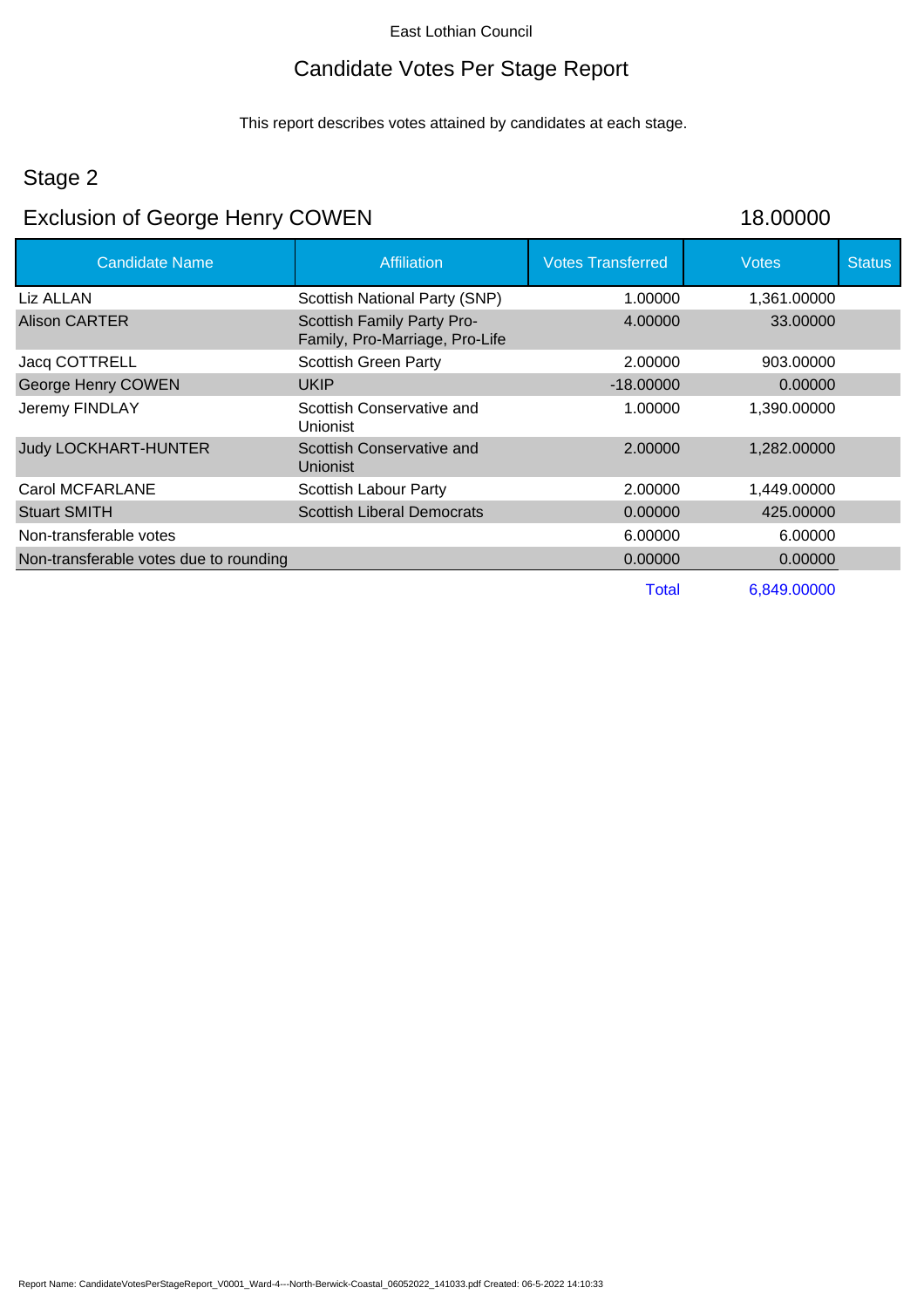# Candidate Votes Per Stage Report

This report describes votes attained by candidates at each stage.

# Stage 3

#### Exclusion of Alison CARTER 33.00000

| <b>Candidate Name</b>                  | <b>Affiliation</b>                                           | <b>Votes Transferred</b> | <b>Votes</b> | <b>Status</b> |
|----------------------------------------|--------------------------------------------------------------|--------------------------|--------------|---------------|
| Liz ALLAN                              | Scottish National Party (SNP)                                | 2.00000                  | 1,363.00000  |               |
| Alison CARTER                          | Scottish Family Party Pro-<br>Family, Pro-Marriage, Pro-Life | $-33,00000$              | 0.00000      |               |
| Jacq COTTRELL                          | <b>Scottish Green Party</b>                                  | 7.00000                  | 910.00000    |               |
| George Henry COWEN                     | <b>UKIP</b>                                                  | 0.00000                  | 0.00000      |               |
| Jeremy FINDLAY                         | Scottish Conservative and<br>Unionist                        | 5.00000                  | 1,395.00000  |               |
| <b>Judy LOCKHART-HUNTER</b>            | Scottish Conservative and<br><b>Unionist</b>                 | 6.00000                  | 1,288.00000  |               |
| Carol MCFARLANE                        | <b>Scottish Labour Party</b>                                 | 3.00000                  | 1,452.00000  |               |
| <b>Stuart SMITH</b>                    | <b>Scottish Liberal Democrats</b>                            | 4.00000                  | 429,00000    |               |
| Non-transferable votes                 |                                                              | 6.00000                  | 12.00000     |               |
| Non-transferable votes due to rounding |                                                              | 0.00000                  | 0.00000      |               |
|                                        |                                                              | <b>Total</b>             | 6,849.00000  |               |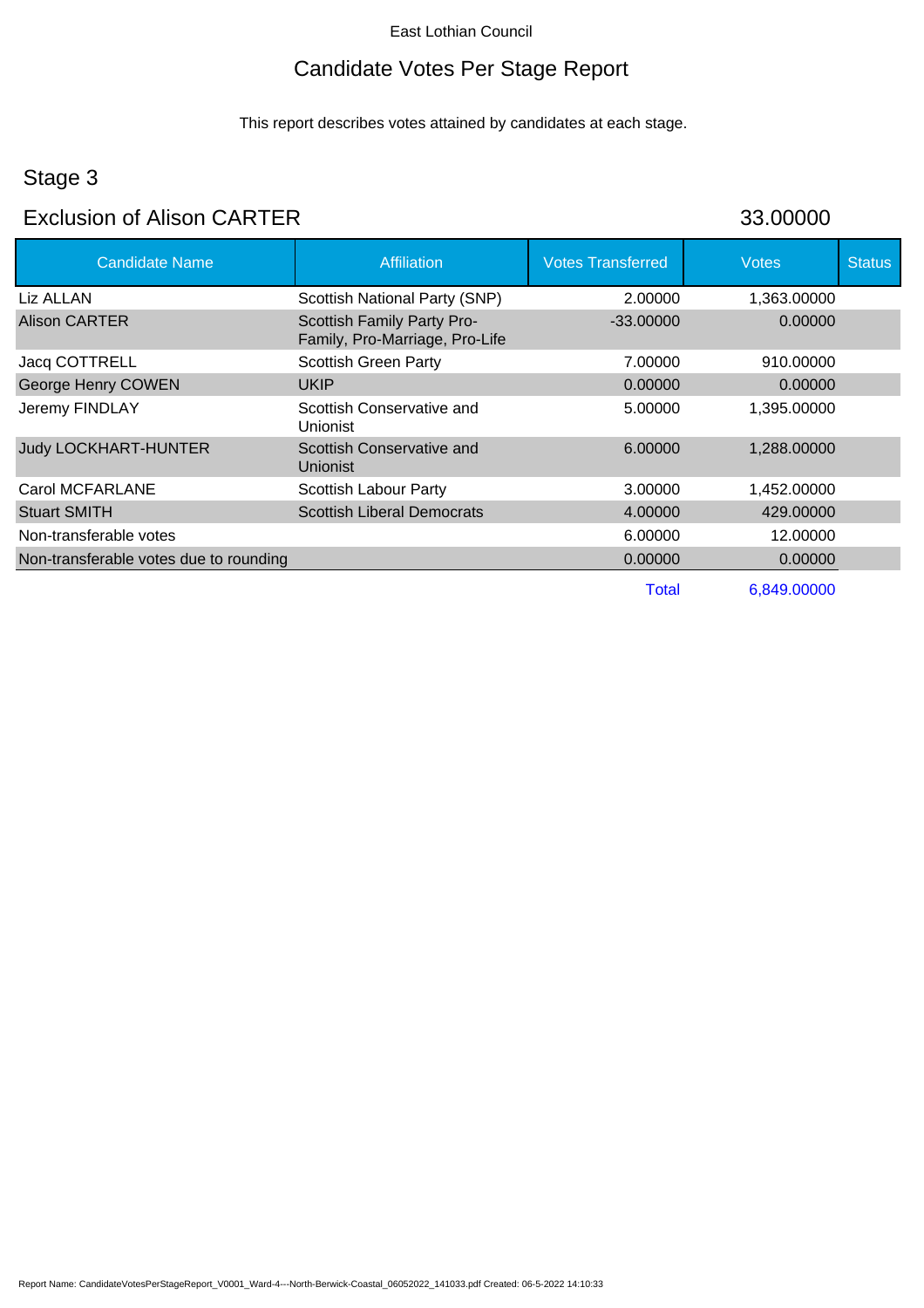### Candidate Votes Per Stage Report

This report describes votes attained by candidates at each stage.

### Stage 4

#### Exclusion of Stuart SMITH 429.00000

| <b>Candidate Name</b>                  | <b>Affiliation</b>                                           | <b>Votes Transferred</b> | Votes       | <b>Status</b> |
|----------------------------------------|--------------------------------------------------------------|--------------------------|-------------|---------------|
| Liz ALLAN                              | Scottish National Party (SNP)                                | 20.00000                 | 1,383.00000 |               |
| <b>Alison CARTER</b>                   | Scottish Family Party Pro-<br>Family, Pro-Marriage, Pro-Life | 0.00000                  | 0.00000     |               |
| Jacq COTTRELL                          | <b>Scottish Green Party</b>                                  | 96.00000                 | 1,006.00000 |               |
| George Henry COWEN                     | <b>UKIP</b>                                                  | 0.00000                  | 0.00000     |               |
| Jeremy FINDLAY                         | Scottish Conservative and<br><b>Unionist</b>                 | 36,00000                 | 1,431.00000 |               |
| <b>Judy LOCKHART-HUNTER</b>            | Scottish Conservative and<br><b>Unionist</b>                 | 50.00000                 | 1,338.00000 |               |
| Carol MCFARLANE                        | Scottish Labour Party                                        | 168.00000                | 1,620.00000 |               |
| <b>Stuart SMITH</b>                    | <b>Scottish Liberal Democrats</b>                            | -429.00000               | 0.00000     |               |
| Non-transferable votes                 |                                                              | 59.00000                 | 71.00000    |               |
| Non-transferable votes due to rounding |                                                              | 0.00000                  | 0.00000     |               |
|                                        |                                                              | Total                    | 6,849.00000 |               |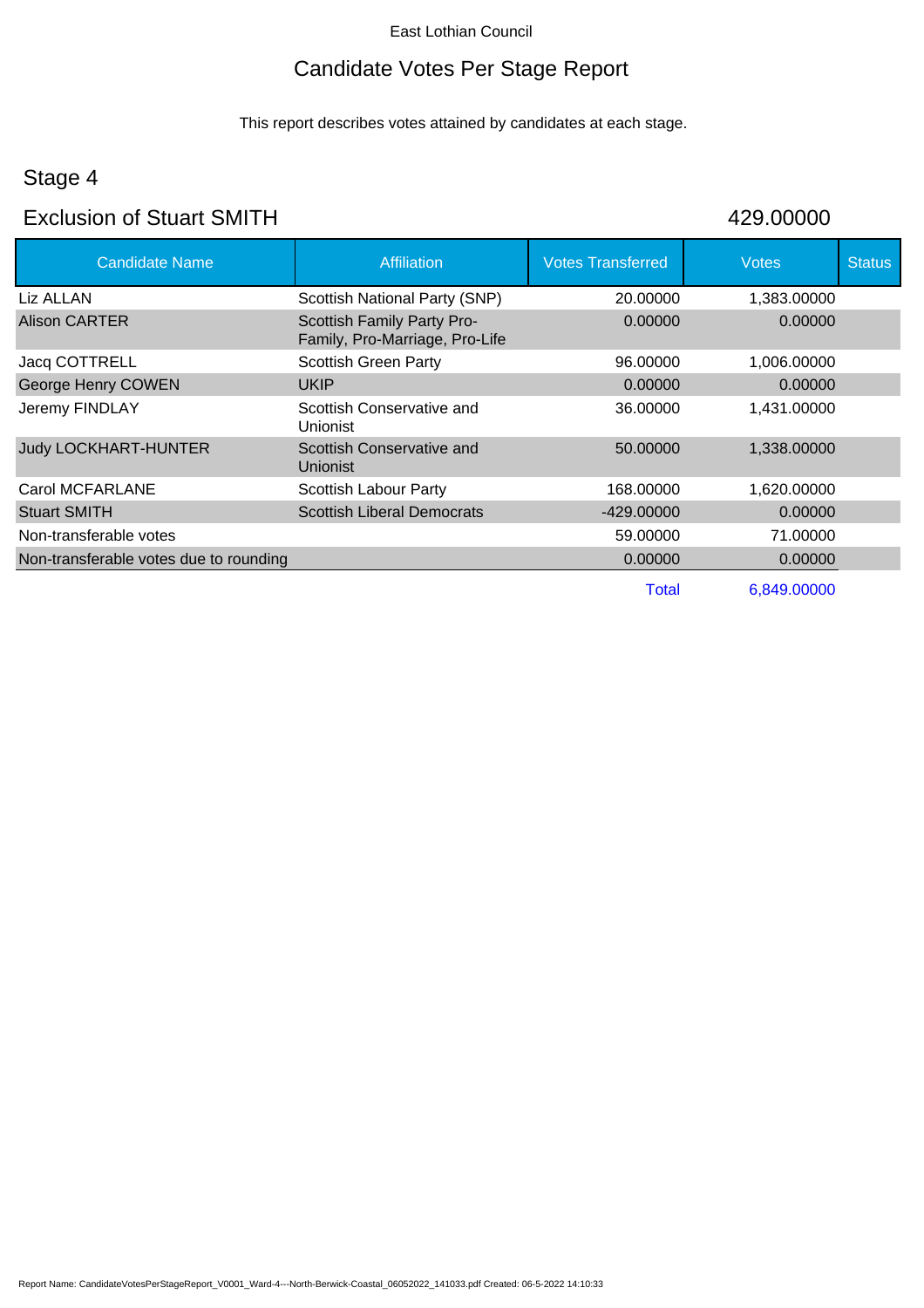### Candidate Votes Per Stage Report

This report describes votes attained by candidates at each stage.

### Stage 5

### Exclusion of Jacq COTTRELL 1,006.00000

| <b>Candidate Name</b>                  | Affiliation                                                  | <b>Votes Transferred</b> | Votes               | <b>Status</b> |
|----------------------------------------|--------------------------------------------------------------|--------------------------|---------------------|---------------|
| Liz ALLAN                              | Scottish National Party (SNP)                                | 432,00000                | 1,815.00000 Elected |               |
| <b>Alison CARTER</b>                   | Scottish Family Party Pro-<br>Family, Pro-Marriage, Pro-Life | 0.00000                  | 0.00000             |               |
| Jacq COTTRELL                          | <b>Scottish Green Party</b>                                  | $-1,006.00000$           | 0.00000             |               |
| George Henry COWEN                     | <b>UKIP</b>                                                  | 0.00000                  | 0.00000             |               |
| Jeremy FINDLAY                         | Scottish Conservative and<br>Unionist                        | 37,00000                 | 1,468.00000         |               |
| <b>Judy LOCKHART-HUNTER</b>            | Scottish Conservative and<br>Unionist                        | 35,00000                 | 1,373.00000         |               |
| Carol MCFARLANE                        | Scottish Labour Party                                        | 351.00000                | 1,971.00000 Elected |               |
| <b>Stuart SMITH</b>                    | <b>Scottish Liberal Democrats</b>                            | 0.00000                  | 0.00000             |               |
| Non-transferable votes                 |                                                              | 151.00000                | 222,00000           |               |
| Non-transferable votes due to rounding |                                                              | 0.00000                  | 0.00000             |               |
|                                        |                                                              | Total                    | 6,849.00000         |               |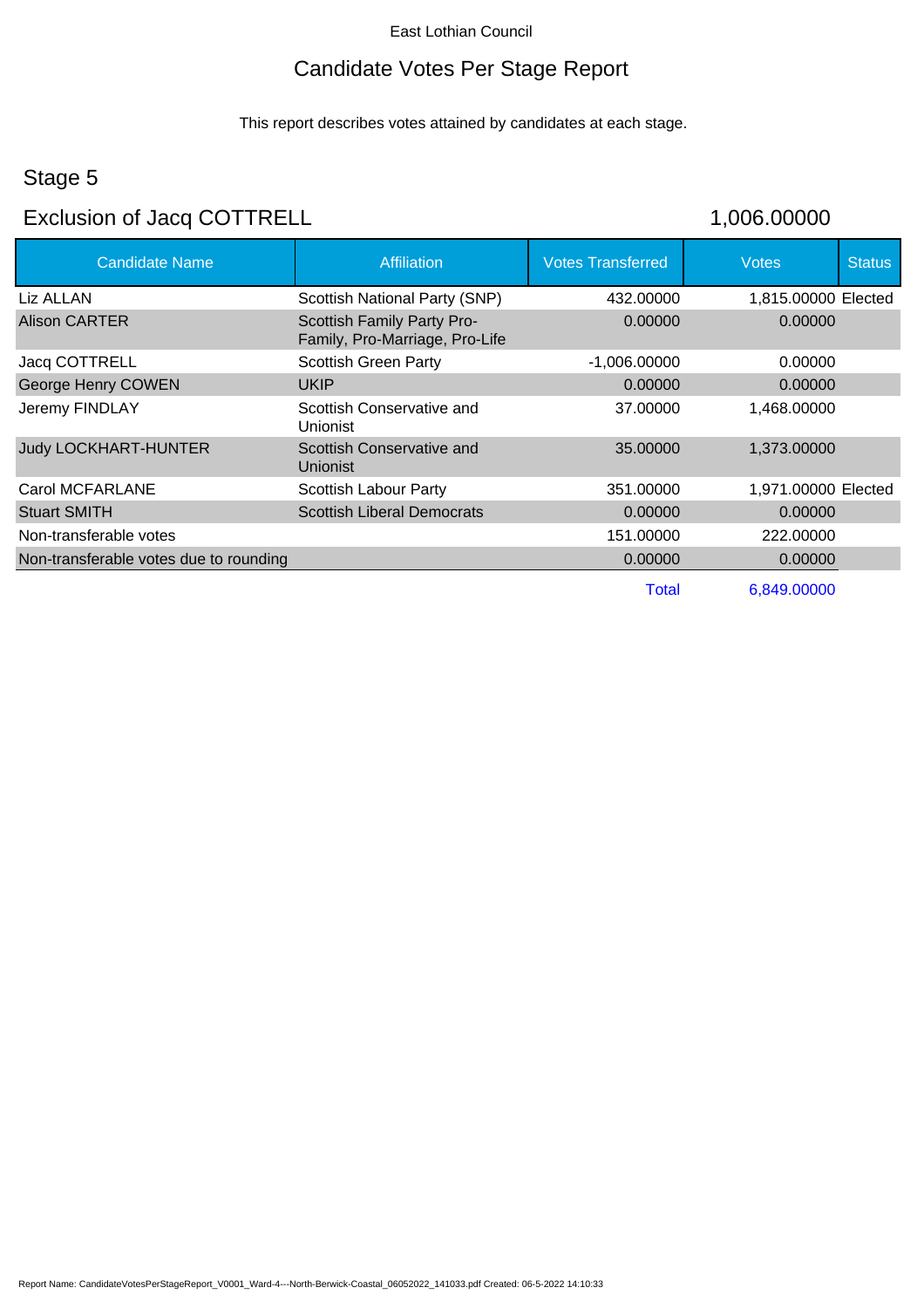# Candidate Votes Per Stage Report

This report describes votes attained by candidates at each stage.

# Stage 6

# Surplus of Carol MCFARLANE 258.00000

| <b>Candidate Name</b>                  | <b>Affiliation</b>                                           | <b>Votes Transferred</b> | <b>Votes</b> | <b>Status</b> |
|----------------------------------------|--------------------------------------------------------------|--------------------------|--------------|---------------|
| Liz ALLAN                              | Scottish National Party (SNP)                                | 0.00000                  | 1,815.00000  |               |
| Alison CARTER                          | Scottish Family Party Pro-<br>Family, Pro-Marriage, Pro-Life | 0.00000                  | 0.00000      |               |
| Jacq COTTRELL                          | <b>Scottish Green Party</b>                                  | 0.00000                  | 0.00000      |               |
| George Henry COWEN                     | <b>UKIP</b>                                                  | 0.00000                  | 0.00000      |               |
| Jeremy FINDLAY                         | Scottish Conservative and<br>Unionist                        | 42.93192                 | 1,510.93192  |               |
| <b>Judy LOCKHART-HUNTER</b>            | Scottish Conservative and<br><b>Unionist</b>                 | 37.30365                 | 1,410.30365  |               |
| Carol MCFARLANE                        | <b>Scottish Labour Party</b>                                 | $-258.00000$             | 1,713.00000  |               |
| <b>Stuart SMITH</b>                    | <b>Scottish Liberal Democrats</b>                            | 0.00000                  | 0.00000      |               |
| Non-transferable votes                 |                                                              | 177.74862                | 399.74862    |               |
| Non-transferable votes due to rounding |                                                              | 0.01581                  | 0.01581      |               |
|                                        |                                                              | <b>Total</b>             | 6,849.00000  |               |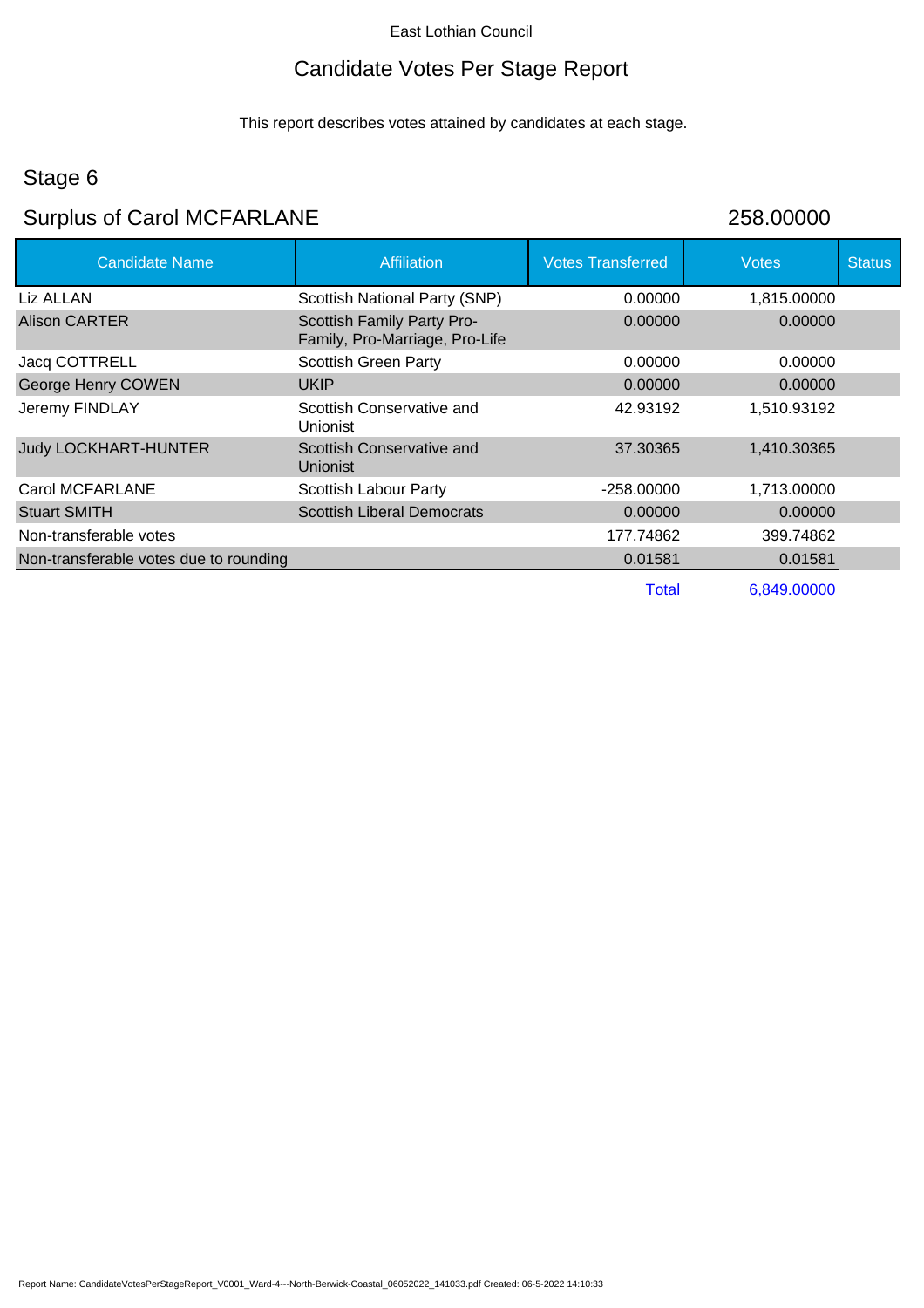# Candidate Votes Per Stage Report

This report describes votes attained by candidates at each stage.

# Stage 7

# Surplus of Liz ALLAN 102.00000

| <b>Candidate Name</b>                  | <b>Affiliation</b>                                           | <b>Votes Transferred</b> | <b>Votes</b> | <b>Status</b> |
|----------------------------------------|--------------------------------------------------------------|--------------------------|--------------|---------------|
| Liz ALLAN                              | Scottish National Party (SNP)                                | $-102.00000$             | 1,713.00000  |               |
| <b>Alison CARTER</b>                   | Scottish Family Party Pro-<br>Family, Pro-Marriage, Pro-Life | 0.00000                  | 0.00000      |               |
| Jacq COTTRELL                          | <b>Scottish Green Party</b>                                  | 0.00000                  | 0.00000      |               |
| George Henry COWEN                     | <b>UKIP</b>                                                  | 0.00000                  | 0.00000      |               |
| Jeremy FINDLAY                         | Scottish Conservative and<br>Unionist                        | 10.84467                 | 1.521.77659  |               |
| <b>Judy LOCKHART-HUNTER</b>            | Scottish Conservative and<br>Unionist                        | 7.69803                  | 1,418.00168  |               |
| <b>Carol MCFARLANE</b>                 | Scottish Labour Party                                        | 0.00000                  | 1,713.00000  |               |
| <b>Stuart SMITH</b>                    | <b>Scottish Liberal Democrats</b>                            | 0.00000                  | 0.00000      |               |
| Non-transferable votes                 |                                                              | 83.44215                 | 483.20658    |               |
| Non-transferable votes due to rounding |                                                              | 0.01515                  | 0.01515      |               |
|                                        |                                                              | Total                    | 6,849.00000  |               |